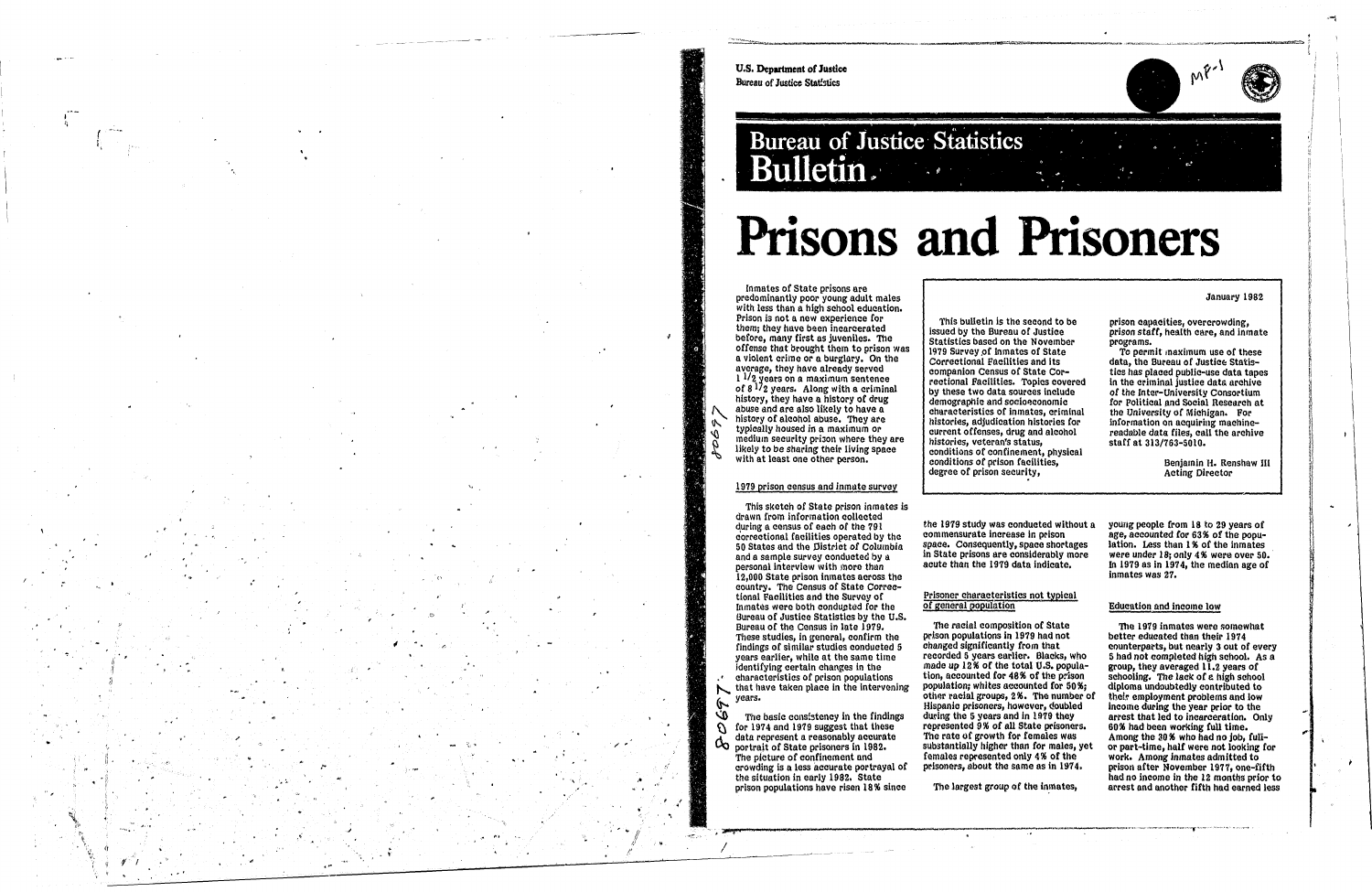..

Income data were restricted to persons<br>udmitted to prison after November 1977 in order to<br>minimize the extent to which inflation distorts the comparability of incomes earned in different years. - ---- ---------

than  $$3,000$ .<sup>1</sup> For this group as a whole, the median annual income for the year prior to arrest was \$6,660, far lower than the 1979 national median for males, \$10,972.

#### Most offenders violent

Reflecting the more serious nature of their crimes, prisoners in 1979 were serving somewhat longer sentences than *those in* 1974. fn 1979, 54 % of those reporting sentence length had received a maximum sentence of 10 years or more compared to 50 % in 1974. Ten percent of the 1979 inmates were serving life sentences. Only 1 *inmate in* 3 had *not* served time previously. or those with a record of prior incarceration, half began that record while still legally a juvenile and over a third had prior incarcerations as both juveniles and adults. The proportion of inmates who were recidivists was the same in 1979 as in 1974, specifically 64%.

In 1979,57% of *the* of State prisoners had been convicted of violent crimes compared with 52% 5 years earlier. Among the violent offenders, 30 % had committed murder, attempted murder, or manslaughter and 45%, robbery. Roughly a third of aU inmates were convicted of property crimes; more than half of these were burglars. Three-fourths of the State prison inmates had used drugs, but 7% were in prison because of a drug offense, compared with 10% in 1974. Thisslight drop may be attributable to decriminalization of certain marijuana offenses by some jurisdictions as well as to increased prosecutorial attention to violent crime cases.

#### Drug and alcohol abuse common

them heavily, just prior to the offense that brought them to prison.

More than half of the State inmates had been regular users sometime in their lives. Among drug users 40 % had been heroin addicts; most of the others had been habitual users of marijuana. Among prisoners who said they had used drugs only occasionally (23 %), most were marijuana users, but 8 % of all inmates said they had used heroin occasionally. About half the inmates drank daily or almost daily in the year before their arrest. Most had done so heavily, consuming the equivalent of 8 cans of beer, 7 glasses *ot* wine, or 10 ounces *ot* hard liquor. Another 26% drank weekly. Some 18% said they did not drink at all. About half of all inmates admitted to drinking, most of

| Selected characteristics of State inmates, November 1979. |               |      |                                      |               |
|-----------------------------------------------------------|---------------|------|--------------------------------------|---------------|
| Characteristic                                            | Number '      | X    | Characteristic<br>Number             | %             |
| Total                                                     | 274,564 100.0 |      | <u>Maximum sentence length</u>       |               |
|                                                           |               |      | Less than 5 years<br>56,517          | 20.6          |
| Age at survey                                             |               |      | 5 to 9 years<br>63,775               | 23.2          |
| Under 30                                                  | 173,093       | 63.0 | 10 to 14 years<br>39,062             | 14.2          |
| 30 and over                                               | 101,471       | 37.0 | 15 to 19 years<br>24,211             | 8.8           |
| Median                                                    | 27.3          | NA.  | 20 to 97 years<br>46,015             | 16.8          |
|                                                           |               |      | 98 years or more<br>2.143            | 0.8           |
| Sex                                                       |               |      | Median<br>103.6                      | <b>NA</b>     |
| <b>Male</b>                                               | 263,484       | 96.0 | Life<br>27,740                       | 10.I          |
| Pemale                                                    | 11,080        | 4.0  | Death<br>1,270                       | 0.5           |
|                                                           |               |      | Not available<br>13,832              | 5.0           |
| Race                                                      |               |      |                                      |               |
| <b>White</b>                                              | 136,296       | 49.6 | Time served on current offense       |               |
| Black                                                     | 131,329       | 47.8 | Less than I year<br>95,634           | 34.8          |
| Other                                                     | 6,939         | 2.5  | 1 to 1.9 years<br>63,595             | 23.2          |
|                                                           |               |      | 2 to 2.9 years<br>40,133             | 14.6          |
| Ethnicity                                                 |               |      | $3$ to $3.9$ years<br>24,273         | 8.8           |
| <b>Hispanic</b>                                           | 25,816        | 9.4  | 4 to 4.9 years<br>16,338             | 6.0           |
| Non-Hispanic                                              | 248.748       | 90.6 | 5 to 9.9 years<br>27,344             | 10.0          |
|                                                           |               |      | 10 years or more<br>6.057            | 2.2           |
| Prior incarceration record                                |               |      | Median (in months)                   | 18.0<br>ΝA    |
| With prior incarceration                                  | 175,473       | 63.9 | Not available                        | 1,191<br>0.4  |
| Juvenile only                                             | 21,666        | 7.9  |                                      |               |
| Adult only                                                | 79,652        | 29.0 | Education                            |               |
| Both                                                      | 62,476        | 22.8 | Less than 12 years                   |               |
| Not available                                             | 11,680        | 4.3  | 159,340                              | 58.0          |
| Without prior                                             |               |      | 12 years or more<br>115,224          | 42.0          |
| incarceration                                             |               |      | Median                               | 11.2<br>NA    |
| Not available                                             | 97,866        | 35.6 |                                      |               |
|                                                           | 1,225         | 0.4  | Prearrest employment status          |               |
|                                                           |               |      | <b>Employed</b><br>192,800           | 70.2          |
| Current offense                                           |               |      | Full-time<br>165,577                 | 60.3          |
| Violent                                                   | 157,742       | 57.5 | Part-time<br>27,223                  | 9.9           |
| Murder & attempted                                        |               |      | Not employed<br>81,005               | 29.5          |
| murder                                                    | 37,352        | 13.6 | Looking for work<br>38,230           | 13.9          |
| Manslaughter                                              | 10,941        | 4.0  | Not looking for work<br>42,433       | 15.5          |
| Sexual assault                                            | 17,053        | 6.2  | Not available                        | 342<br>0.1    |
| Robbery                                                   | 68,324        | 24.9 | Not available                        | 759<br>0.3    |
| <b>Assault</b>                                            | 17,554        | 6.4  |                                      |               |
| Other                                                     | 6,517         | 2.4  | Prearrest annual income              |               |
| Property                                                  | 85,562        | 31.1 | Total T<br>25,940                    | 100.0         |
| Burglary                                                  | 49,687        | 18.1 | With income<br>20,172                | 77.8          |
| Larceny                                                   | 13,018        | 4.7  | Less than \$3,000<br>4,982           | 19.2          |
| Auto theft                                                | 5,138         | 1.9  | \$3,000-\$9,999<br>7,834             | 30.2          |
| Forgery, fraud,                                           |               |      | $$10,000$ or more                    | 6,457<br>24.9 |
| embezzlement                                              | 11,894        | 4.3  | Don't know                           | 3.5<br>899    |
| Other                                                     | 5,825         | 2.i  | Median<br>\$6,660                    | <b>NA</b>     |
| Drug                                                      | 19,420        | 7.1  | Without income                       | 22.2<br>5,768 |
| Public order                                              | 16,982        | 4.0  |                                      |               |
| Unspecified                                               | 859           | 0.3  |                                      |               |
|                                                           |               |      |                                      |               |
| NOTE: Detail may not add to totals shown                  |               |      | Includes only persons admitted after |               |
| because of rounding.                                      |               |      | November, 1977.                      |               |
| NA_Not applicable.                                        |               |      |                                      |               |

such residences may be operated through agencies other than the Department of Corrections. *ot* the Nation's 568 confinement facilities, the largest single group (73) was in North Carolina; on the average, however, *that*  State's facilities had a lower capacity than those in most other jurisdictions.3 Texas held the largest number of inmates (26,290), followed by California (22,745) and Florida (19,554).

#### Confinement conditions vary

#### Most held in secure prisons

Almost all the inmates were held in traditional, secure-confinement institutions; only 4 % were in relatively open facilities providing access to<br>community resources.<sup>2</sup> Of the tot<u>el</u> 223 community-based facilities in the United States, Florida accoUnted for more than twice as many (38) as any other State. In some States, however,

2

If 60 square feet per person is used as a standard, then 58% of all one-person cells, 90% of all two-person cells, and 20% of all larger living units in traditional prisons were overcrowded. No State avoided placing at least some of

o  $\mathbf{A}$ 

The largest group of inmates in confinement institutions (42%) was held under maximum security conditions; 37% under medium security; 19% under

 $3$ Details on facility capacity will be presented in a subsequent report.

1- !

Number *ot* facilities and inme\_tes, by type of facility, security level, region, and State, November 1979

• minimum security; and 2% either not classified or categorized in a different manner. The proportion of inmates held in maximum security facilities, which have extremely high operating cost, ranged from 94 % in Texas to less than 10% in New Hampshire, North Carolina, and Wyoming. In 14 States more than half of all prisoners were

| Region and State<br><b>United States</b> | <b>Facil-</b>    |                 |                              |                 | Confinement facilities |                 |                 |                 |                      |                          |              |  |
|------------------------------------------|------------------|-----------------|------------------------------|-----------------|------------------------|-----------------|-----------------|-----------------|----------------------|--------------------------|--------------|--|
|                                          |                  | All facilities  | Facil-                       |                 |                        | Inmates         | <b>Not</b>      |                 | facilities<br>Facil- |                          |              |  |
|                                          | ities            | Inmates         | ities                        | Total           | Maximum                | Medium          | Minimum         | classified      | Other                | ities                    | Inmates      |  |
|                                          | 791              | 274,563         | 568                          | 263,553         | 109,738                | 98,189          | 51,193          | 3,616           | 817                  | 223                      | 11,010       |  |
| Northeast                                | 115              | 41,620          | 85                           | 40,700          | 19,630                 | 14,933          | 4,869           | 1,040           | 228                  | 30                       | 920          |  |
| Maine                                    | 5                | 684             | 3                            | 637             | 382                    | 168             | 87              | 0               | 0                    | $\boldsymbol{2}$         | 47           |  |
| New Hampshire<br>Vermont                 | 3<br>6           | 299<br>376      | 1<br>6                       | 281<br>376      | 20<br>95               | 233<br>132      | 28<br>113       | 0<br>36         | 0<br>0               | 2<br>0                   | 18<br>0      |  |
| <b>Massachusetts</b>                     | 19               | 2,712           | 13                           | 2,453           | 798                    | 1,209           | 386             | 13              | 47                   | 6                        | 259          |  |
| Rhode Island                             | 6                | 741             | 15                           | 673             | 285                    | 108             | 123             | 119             | 38                   | 1                        | 68           |  |
| Connecticut                              | 10               | 3,831           | 10                           | 3,831           | 1,065                  | 2,664           | 102             | 0               | 0                    | 0                        | 0            |  |
| New York                                 | 33               | 19,426          | 30                           | 19,199          | 10,233                 | 7,589           | 1,377           | 0               | 0                    | 3                        | 227          |  |
| New Jersey                               | 9<br>24          | 5,919           | 8<br>9                       | 5,890           | 3,594                  | 239             | 1,369           | 778             | 0<br>143             | 1                        | 29           |  |
| Pennsylvania<br>North Central            | 157              | 7,632<br>61,682 | 101                          | 7,360<br>59,399 | 3,248<br>23,080        | 2,591<br>23,787 | 1,284<br>11,340 | 94<br>1,183     | 9                    | 15<br>56                 | 272          |  |
| Ohio                                     | 13               | 13,362          | 10                           | 13,278          | 3,119                  | 7,935           | 1,531           | .693            | 0                    | 3                        | 2,283<br>84  |  |
| Indiana                                  | 16               | 5,672           | 10                           | 5,431           | 2,947                  | 1,645           | 736             | 103             | 0                    | 6                        | 24 I         |  |
| <b>Illinois</b>                          | 21               | 11,627          | 12                           | 11,219          | 3,565                  | 5,158           | 2,128           | 368             | 0                    | 9                        | 408          |  |
| Michigan                                 | 40               | 14,018          | 25                           | 13,347          | 6,022                  | 3,550           | 3,775           | 0               | 0                    | 15                       | 671          |  |
| Wisconsin                                | Ť6               | 3,353           | 10                           | 3,168           | 1,402                  | 1,168           | 588             | 1               | 9                    | 6                        | 185          |  |
| Minnesota                                | 7<br>15          | 2,030<br>2,202  | $\overline{\mathbf{5}}$<br>8 | 1,987<br>1,960  | 1,016<br>828           | 827<br>936      | 144<br>196      | 0<br>0          | 0<br>0               | 2<br>7                   | 43<br>242    |  |
| Iowa<br>Missouri                         | 9                | 5,189           | 7                            | 5,012           | 2,342                  | 1,427           | 1,232           | 11              | 0                    | 2                        | 177          |  |
| North Dakota                             | 2                | 235             | $\boldsymbol{2}$             | 235             | 186                    | 40              | 9               | $\bf{0}$        | 0                    | 0                        | 0            |  |
| South Dakota                             | 2                | 587             | $\boldsymbol{2}$             | 587             | 411                    | 175             |                 | 0               | 0                    | $\bf{0}$                 | 0            |  |
| Nebraska                                 | 8                | 1,193           | 4                            | 1,029           | 352                    | 255             | 415             | 7               | 0                    | 4                        | 164          |  |
| Kansas                                   | 8                | 2,214           | 6                            | 2,145           | 890                    | 671             | 585             | $\bf{0}$        | 0                    | $\boldsymbol{2}$         | 68           |  |
| South                                    | 405              | 128,753         | 292                          | 121,708         | 54,711                 | 42,049          | 23,642          | 728             | 578                  | 113                      | 7,045        |  |
| Delaware                                 | 6                | 1,370           | 5                            | 1,325           | 193                    | 794             | 143             | 187             | 8                    | 1                        | 45           |  |
| Maryland<br>District of Columbia         | 18<br>ß          | 7,96I<br>2,245  | 13<br>5                      | 7,429<br>2,070  | 2,086<br>809           | 3,913<br>1,089  | 1,427<br>167    | 0<br>0          | 3<br>5               | 5<br>3                   | 532<br>175   |  |
| Virginia                                 | 42               | 8,296           | 38                           | 8,050           | 2,609                  | 3,976           | 1,454           | $\mathbf{11}$   | $\mathbf 0$          | $\boldsymbol{4}$         | 246          |  |
| West Virginia                            | $\boldsymbol{7}$ | 1,263           | 4                            | 1,211           | 144                    | 907             | 124             | 36              | 0                    | 3                        | 52           |  |
| North Carolina                           | 84               | 14,732          | 73                           | 13,931          | 1,304                  | 6,664           | 5,866           | 97              | Û                    | $\mathbf{1}$             | 801          |  |
| South Carolina                           | 32               | 7,061           | 23                           | 6,220           | 1,383                  | 2,117           | 2,573           | 147             | 0                    | 9                        | 841          |  |
| Georgia<br>Florida.                      | 25<br>77         | 9,451<br>19,554 | 18<br>39                     | 9,033<br>17,681 | 4,153<br>8,516         | 3,263<br>5,234  | 979<br>3,866    | 77<br>64        | 561<br>1             | 7<br>38                  | 418<br>1,873 |  |
| Kentucky                                 | 10               | 3,680           | 10                           | 3,680           | 780                    | 2,133           | 767             | 0               | O                    | 0                        | 0            |  |
| Tennessee                                | 13               | 6,522           | 8                            | 6,024           | 1,346                  | 3,936           | 736             | 6               | 0                    | 5                        | 498          |  |
| Alabama                                  | 21               | 3,832           | 9                            | 3,215           | 426                    | 1,825           | 958             | 6               | Û                    | 12                       | 617          |  |
| Mississippi                              | 10               | 2,389           | 7                            | 2,310           | 1,278                  | 0               | 1,032           | $\mathbf{0}$    | 0                    | 3                        | 79           |  |
| Arkansas                                 | 7<br>7           | 3,015           | 5                            | 2,805           | 2,445                  | 265<br>3,213    | 95              | 0<br>97         | Ó<br>0               | $\mathbf{2}$<br>$\bf{0}$ | 210          |  |
| Louisiana<br>Oklahoma                    | 21               | 6,611<br>4,481  | 7<br>11                      | 6,611<br>3,823  | 1,129<br>1,331         | 1,668           | 2,172<br>824    | 0               | 0                    | 10                       | 0<br>658     |  |
| Texas                                    | 17               | 26,290          | 17                           | 26,290          | 24,779                 | 1,052           | 459             | 0               | 0                    | 0                        | 0            |  |
| West                                     | 114              | 42,508          | 90                           | 41,746          | 12,317                 | 17,420          | 11,342          | 665             | $\overline{2}$       | 24                       | 762          |  |
| Montana                                  | 2                | 703             | 2                            | 703             | 335                    | 187             | 138             | 43              | 0                    | 0                        | 0            |  |
| Idaho                                    | 3                | 801             | 3                            | 801             | 407                    | 201             | 193             | 0               | 0                    | 0                        | 0            |  |
| Wyoming<br>Colorado                      | 3<br>9           | 482<br>2,241    | 3<br>7                       | 482<br>2,189    | 33<br>1,129            | 309<br>442      | 140<br>496      | $\bf{0}$<br>122 | 0<br>0               | $\bf{0}$<br>2            | 0<br>52      |  |
| New Mexico                               | 5                | 1,511           | 2                            | 1,299           | 164                    | 898             | 237             | 0               | 0                    | 3                        | 212          |  |
| Arizona                                  | 9                | 3,277           | 5                            | 3,197           | 1,413                  | 753             | 1,026           | 0               | đ                    | $\frac{4}{3}$            | 80           |  |
| <b>Utah</b>                              | 5                | 993             | $\boldsymbol{2}$             | 917             | 169                    | 224             | 490             | 34              | O                    |                          | 76           |  |
| Nevada                                   | 6                | 1,547           | 5                            | 1,532           | 305                    | 929             | 298             | Ű               | $\bf{0}$             | $\mathbf{1}$             | 15           |  |
| Washington                               | 12               | 3,884           | 9                            | 3,781           | 2,204                  | 632             | 945<br>679      | 0<br>0          | 0<br>0               | 3                        | 103          |  |
| Oregon<br>California                     | 10<br>32         | 2,975<br>22,745 | 6<br>30                      | 2,879<br>22,645 | 2,143<br>3,654         | 57<br>12,315    | 6,465           | 211             | Ò                    | 4<br>2                   | 96<br>100    |  |
| Alaska                                   | 9                | 592             | 9                            | 592             | 256                    | 200             | 130             | 5               | 1                    | 0                        | 0            |  |
| Hawaii                                   | 9                | 757             | 7                            | 729             | 105                    | 268             | 105             | 250             | ł                    | $\mathbf{z}$             | $\bf{28}$    |  |

confined in maximum security ,institutions.

its inmates into space that was less than 60 square feet per person. The 39 States with community-based facilities generally did not have as severe a problem with overcrowding in these facilities as they did among their secure institutions.

The most com mon confinement unit

3

v I I ! , t

|صد.

I

i

I i

I

 $2$ In the 1979 census, a correctional facility was considered a community-based residence rather than<br>a confinement institution if at least half the residents were regularly permitted (or eligible) to depart unaccompanied for the dally use of community resources, such as schools or treatment programs, or for seeking or holding employment.